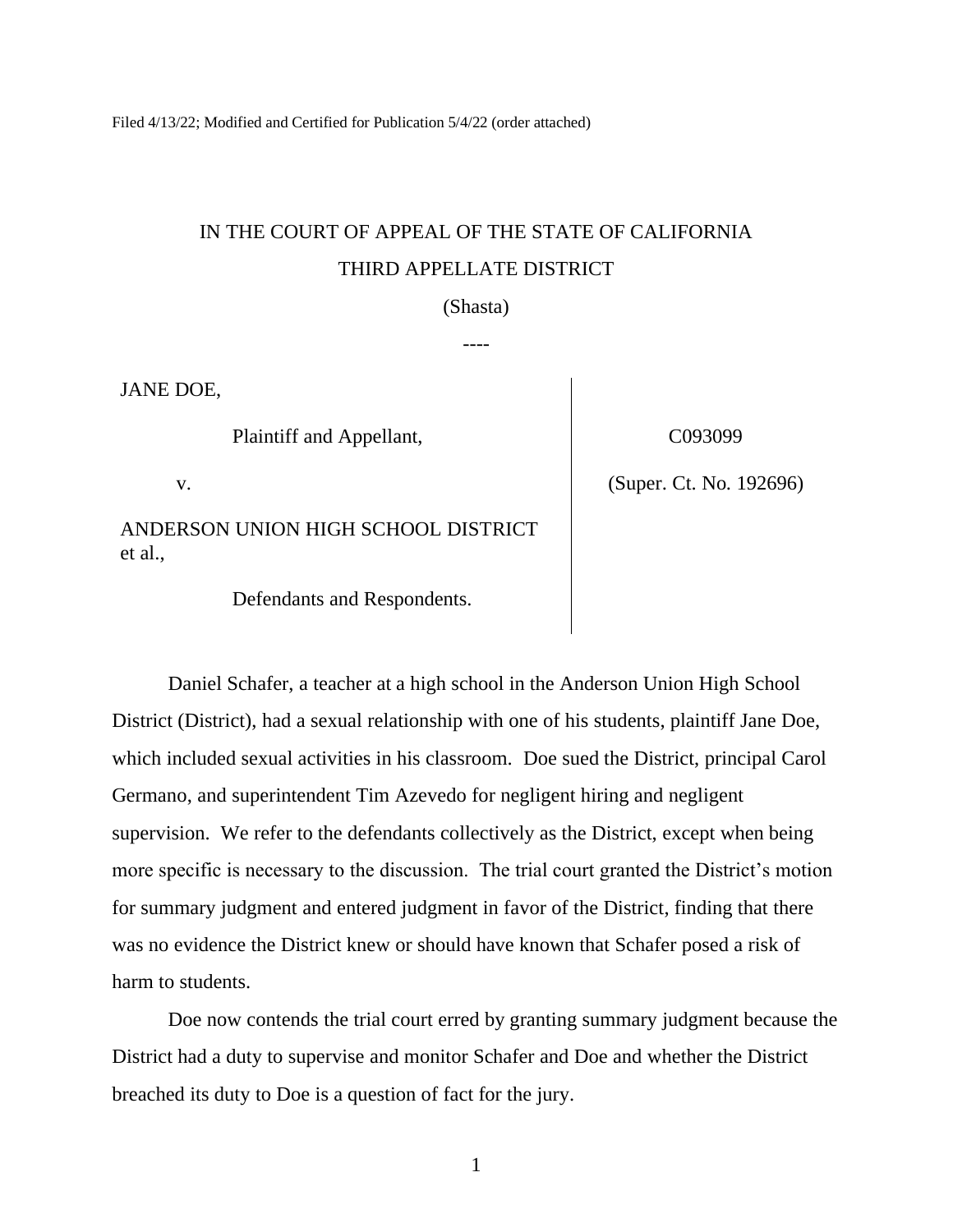We conclude the District did not know that Schafer would have sex with Doe, and it had no information that would support a conclusion that it should have known. On this record, the District did not have a duty to review alarm data and video recordings in order to constantly monitor all teachers, students, and campus visitors, nor did it have such a duty specifically with regard to Schafer and Doe. Accordingly, we need not address the claim of breach of duty.

We will affirm the judgment.

#### **BACKGROUND**

When Doe was 17 years old and a student at a high school in the District, she engaged in sexual activity with Daniel Schafer, a teacher at the high school, over a period of about three months. Doe told her best friend, and in September 2018, the District learned of the sexual relationship from the mother of Doe's best friend. The District immediately investigated, obtained Schafer's resignation, and notified Doe's parents and law enforcement.

Schafer had been a teacher in the District since 2012, and the District vetted him through education and law enforcement agencies and trained him on sexual harassment and child abuse. His relationship with Doe began with hand-holding and texting in Schafer's classroom. Eventually, Doe began visiting Schafer's classroom in the evening. On the first day of summer break, Doe again visited Schafer in his classroom, and they engaged in sexual activities. Through the summer, they engaged in additional sexual activities in the classroom and at Schafer's home. Schafer pleaded guilty to crimes associated with this sexual relationship.

When the District hired Schafer in 2012, there were no facts, reports, or rumors that Schafer had engaged in any improper relationship. The revelation of his relationship with Doe was a surprise to the District.

A janitor once saw Doe alone with Schafer in his classroom after school but did not see any inappropriate conduct. The janitor told the school receptionist what she had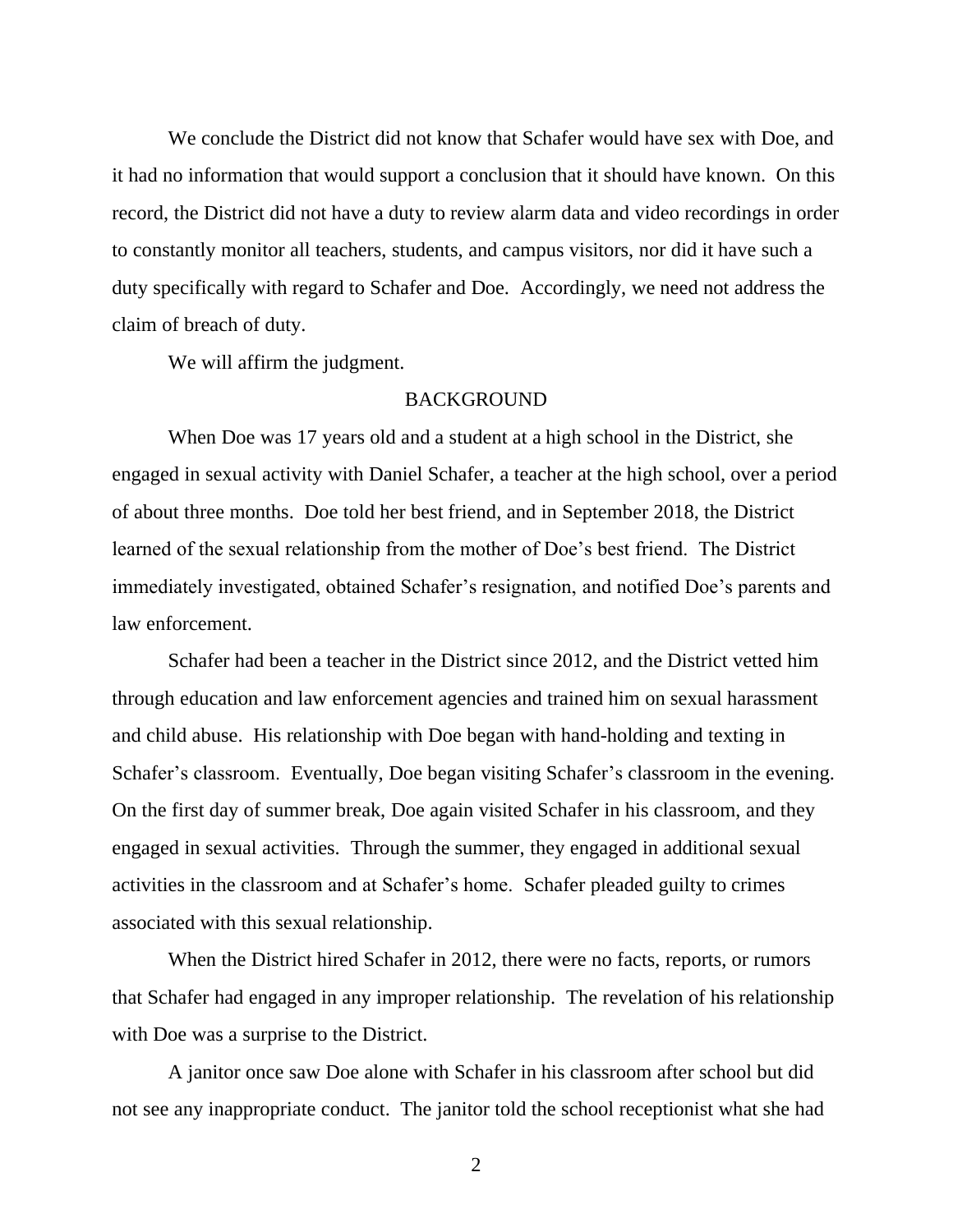seen, but because she did not think anything was wrong at the time, she did not tell principal Germano until after the District learned of the relationship and obtained Schafer's resignation.

The District maintained outside security cameras at the high school, including a camera that recorded video of the doors to Schafer's classroom. Footage from the cameras was saved for only 14 days before automatic erasure. The District's policy was to review the footage only if the District learned of an incident that may have been caught on video. The District also maintained an alarm system that covered the main building and Schafer's classroom. Each employee, including Schafer, had a code to deactivate the alarm. However, the District had not requested data from the alarm company on when alarms were deactivated or by whom.

Teachers had unrestricted access to the high school campus, but prior to the report of the relationship between Schafer and Doe, there had been no issues with teacher access. Principal Germano was the only administrator supervising the daily activities of the teachers at the high school. She was aware that teachers were on campus after hours, but she did not review video footage or alarm logs because such access had not been a problem.

In opposition to the District's motion for summary judgment, Doe submitted the declaration of David Jackson, a retired principal and school administrator. He made it a practice to obtain and review alarm logs. If he found that a teacher was spending too much time on campus late at night, Jackson would interview the teacher and, possibly, review the video footage. This review was inexpensive and cost-effective. In his opinion, principal Germano "was not simply negligent in performing her duty to monitor teachers for the protection of her students, she completely abandoned that task." Also in Jackson's opinion, "budgetary issues are never a concern when dealing with the safety of students."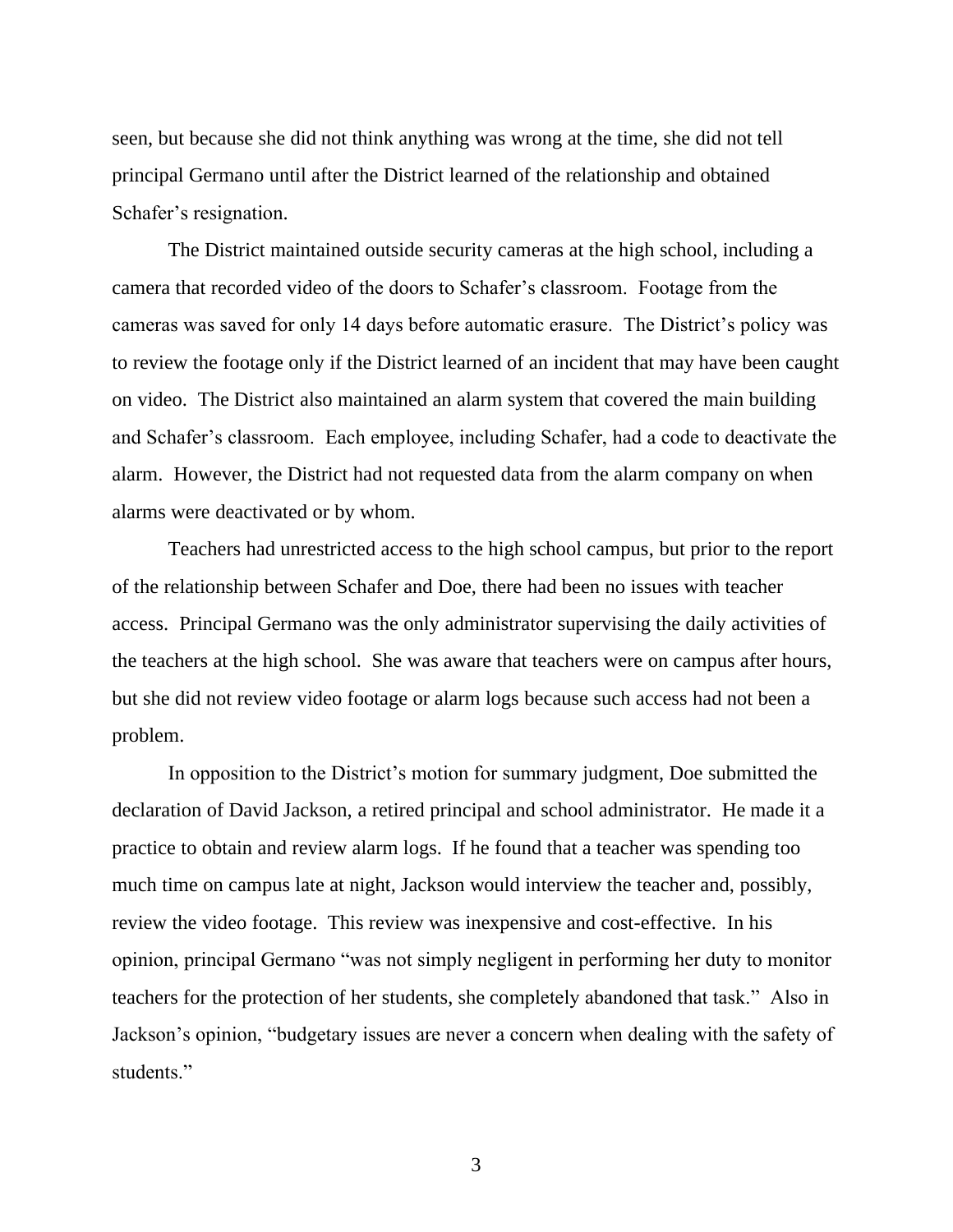In response to the motion for summary judgment, Doe conceded she did not have evidence to support the negligent hiring cause of action, so the trial court focused on the negligent supervision cause of action, noting that to prove negligent supervision, Doe had to show not only that Schafer posed a risk of harm, but also that the risk was foreseeable, i.e., that the District knew or should have known of the risk that Schafer posed. The trial court granted the motion for summary judgment and entered judgment against Doe.

## STANDARD OF REVIEW

" 'A trial court properly grants summary judgment when there are no triable issues of material fact and the moving party is entitled to judgment as a matter of law. (Code Civ. Proc., § 437c, subd. (c).) "The purpose of the law of summary judgment is to provide courts with a mechanism to cut through the parties' pleadings in order to determine whether, despite their allegations, trial is in fact necessary to resolve their dispute." '" (*Delgadillo v. Television Center, Inc.* (2018) 20 Cal.App.5th 1078, 1085 (*Delgadillo*).)

The party moving for summary judgment bears the burden of persuasion that there is no triable issue of material fact and that the moving party is entitled to judgment as a matter of law. (*Delgadillo, supra*, 20 Cal.App.5th at p. 1085.) We review de novo the trial court's judgment following the granting of a motion for summary judgment. (*Ibid*.)

### **DISCUSSION**

Doe contends summary judgment was improperly granted because the District had a duty to supervise and monitor Schafer and Doe, and the adequacy of such supervision is a question of fact for the jury.

#### A

"Negligence law holds one liable for failing to use reasonable care to avoid harm to others only in those cases where one has a duty to use reasonable care. To determine liability, it is necessary to distinguish between the separate questions of whether a duty exists and whether a duty that exists has been breached by the failure to use the care that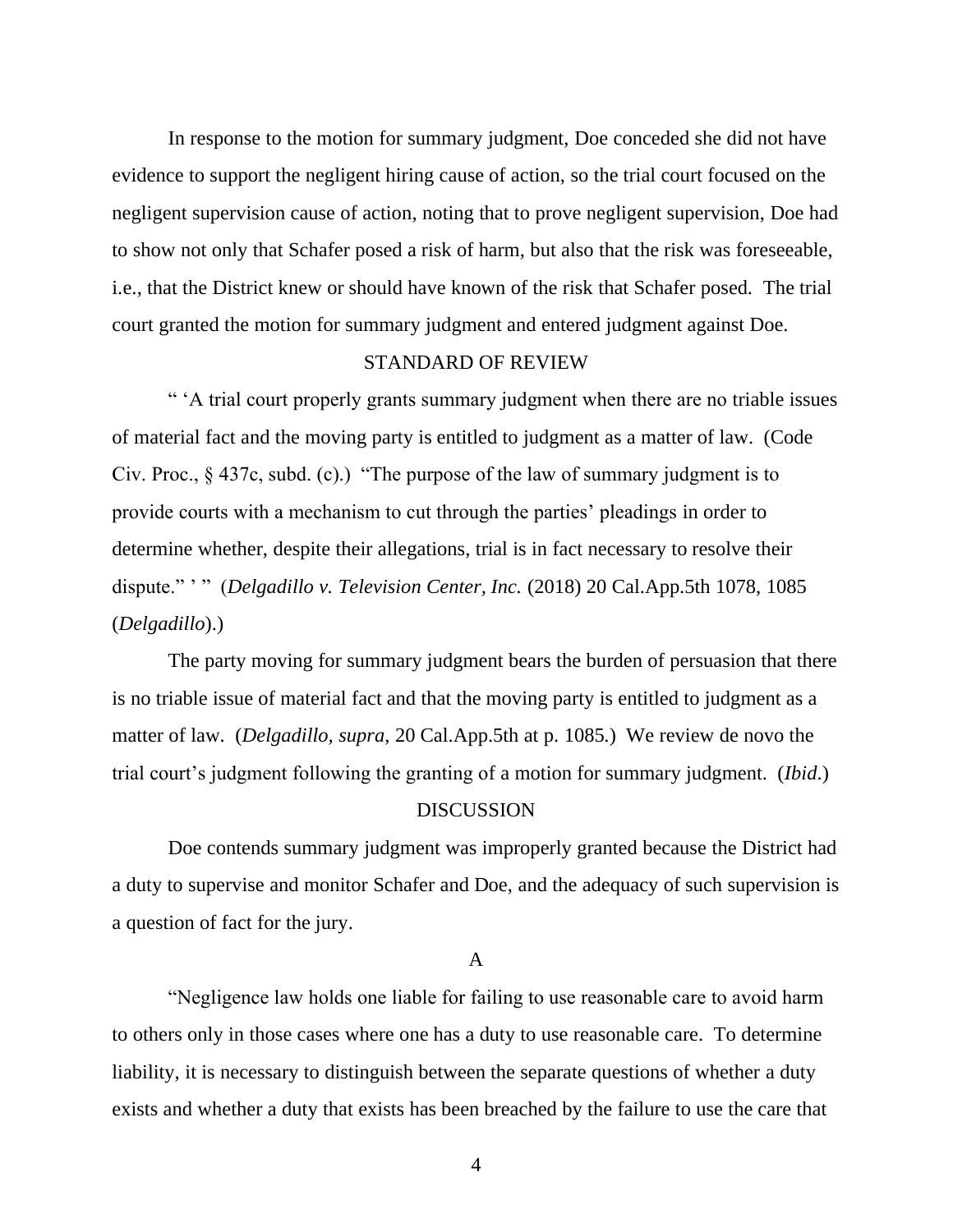a reasonable person would have used under the circumstances. Whether a defendant has a duty to use reasonable care to avoid harm to the plaintiff is decided as a matter of law by the court. If the court finds that a duty exists, the next question is whether the defendant used reasonable care. It is generally the jury, as trier of fact, that decides whether the defendant used the care that a reasonable person would use under the circumstances to avoid harm to the plaintiff." (*Ky. Fried Chicken of Cal. v. Superior Court* (1997) 14 Cal.4th 814, 831-832.)

"[A] school district and its employees have a special relationship with the district's pupils, a relationship arising from the mandatory character of school attendance and the comprehensive control over students exercised by school personnel, 'analogous in many ways to the relationship between parents and their children.' [Citations.] Because of this special relationship, imposing obligations beyond what each person generally owes others under Civil Code section 1714, the duty of care owed by school personnel includes the duty to use reasonable measures to protect students from foreseeable injury at the hands of third parties acting negligently or intentionally. This principle has been applied in cases of employees' alleged negligence resulting in injury to a student by another student [citations], injury to a student by a nonstudent [citation] and—on facts remarkably close to the present case—injuries to a student resulting from a teacher's sexual assault (*Virginia G. v. ABC Unified School Dist.* (1993) 15 Cal.App.4th 1848, 1851, 1855)." (*C.A. v. William S. Hart Union High School Dist.* (2012) 53 Cal.4th 861, 869-870, fn. omitted (*C.A.*).)

"Responsibility for the safety of public school students is not borne solely by instructional personnel. School principals and other supervisory employees, to the extent their duties include overseeing the educational environment and the performance of teachers and counselors, also have the responsibility of taking reasonable measures to guard pupils against harassment and abuse from foreseeable sources, including any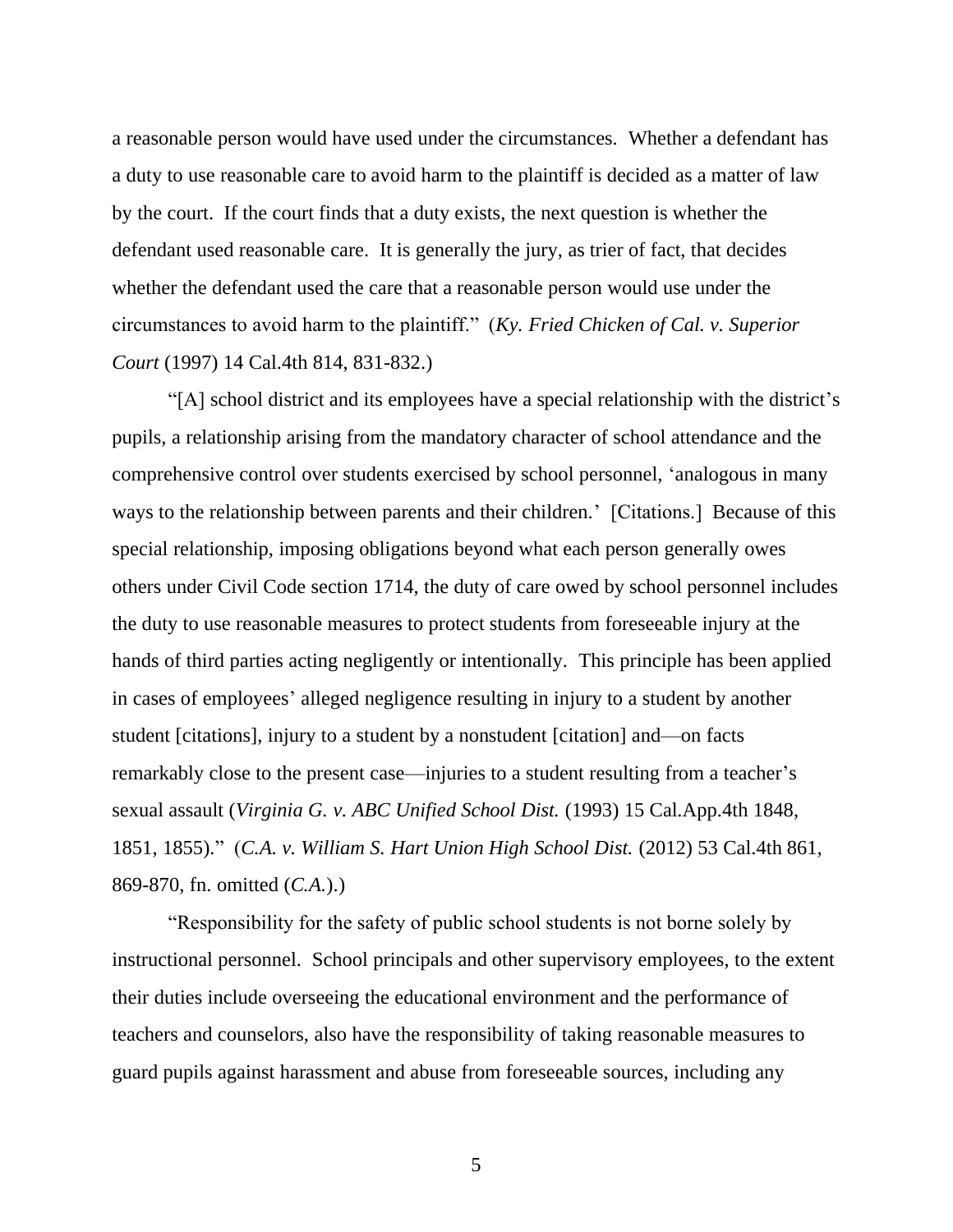teachers or counselors they know or have reason to know are prone to such abuse. [Citations.]" (*C.A., supra*, 53 Cal.4th at p. 871.)

In *C.A.*, a high school guidance counselor engaged in sexual activities with a student. (*C.A., supra*, 53 Cal.4th at p. 866.) The student sued the school district, alleging the school district knew or should have known the guidance counselor had engaged in unlawful sexual activities with minors in the past. (*Ibid*.) The California Supreme Court noted that the school district could be liable for the administrators' hiring and retaining the guidance counselor and failing to properly supervise her. (*Id*. at pp. 875.) However, the duty to students relating to hiring, retaining, and supervising a school employee has limits. As the court explained, "a district's liability must be based on *evidence* of negligent hiring, supervision or retention, not on assumptions or speculation. That an individual school employee has committed sexual misconduct with a student or students does not of itself establish, or raise any presumption, that the employing district should bear liability for the resulting injuries." (*Id*. at p. 878, original italics.)

The discussion of school district liability in *C.A.* does not recognize a distinction between a school district's duty in hiring as opposed to supervision. Doe nevertheless maintains there is such a distinction. She claims the duty in hiring considers whether the school district knew or should have known that the teacher posed a risk of harm to students, whereas the duty of supervision does not. We disagree. Even if the legal analysis in a hiring case might be different than the analysis in a supervision case, both require a reasonably foreseeable risk of harm to support a duty. (*Thompson v. Sacramento City Unified Sch. Dist.* (2003) 107 Cal.App.4th 1352, 1372 (*Thompson*).)

In *Dailey v. Los Angeles Unified Sch. Dist.* (1970) 2 Cal.3d 741, a student died during lunch recess in an area under the supervision of a school's physical education department. At a time when no teachers were present in the area, two students, including the decedent, engaged in a game of slap-boxing, during which the decedent fell to the ground, hit his head, and ultimately died. (*Id*. at pp. 745-746.) The decedent's parents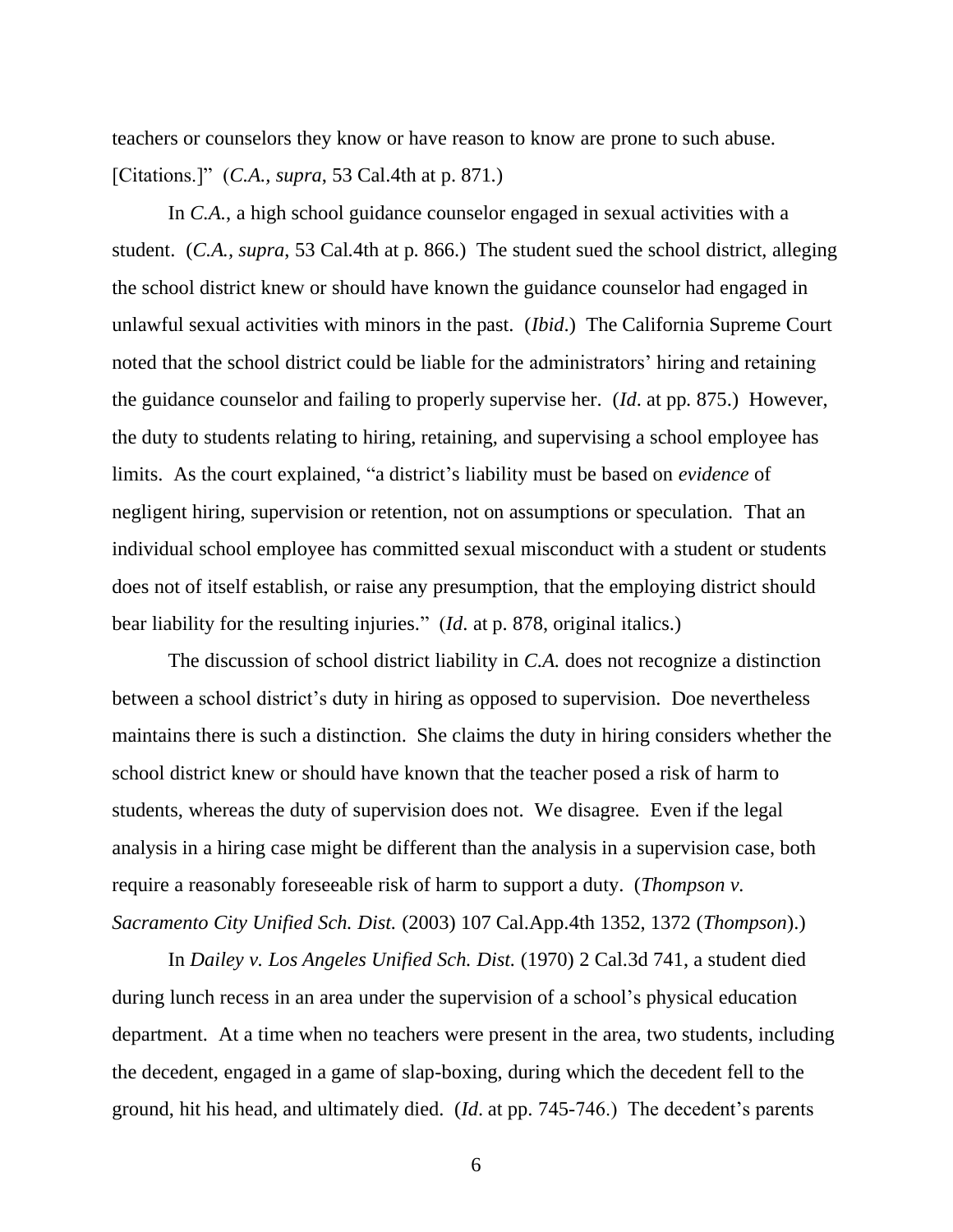sued the school district, alleging negligence in failing to provide adequate supervision. (*Id*. at p. 744.) After the trial court entered a directed verdict for the school district, the California Supreme Court reversed, concluding there was sufficient evidence to support a verdict based on negligent supervision. (*Id*. at pp. 744-745, 750-751.) But the basis for the duty was the foreseeability of harm during recess and lunch periods. "Supervision during recess and lunch periods is required, in part, so that discipline may be maintained and student conduct regulated. Such regulation is necessary precisely because of the commonly known tendency of students to engage in aggressive and impulsive behavior which exposes them and their peers to the risk of serious physical harm." (*Id.* at p. 748.)

The District's duty of supervision was limited to the risks of harm that were reasonably foreseeable, i.e., that were known to the District or that reasonably should have been known to the District. (*Thompson, supra*, 107 Cal.App.4th at p. 1372.) School districts are not the insurers of the physical safety of students (*id.* at p. 1372), and "[s]tudents are not at risk merely because they are at school. [Citation.] A contrary conclusion would unreasonably 'require virtual round-the-clock supervision or prisontight security for school premises . . . .' [Citation.]" (*Leger v. Stockton Unified School Dist.* (1988) 202 Cal.App.3d 1448, 1459 (*Leger*).)

#### B

Although she does not cite authority for the proposition, Doe argues sexual abuse between school employees and students is foreseeable.

"Foreseeability supports a duty only to the extent it is reasonable, because rarely is anything completely unforeseeable. (*Sturgeon [v. Curnutt* (1994)] 29 Cal.App.4th [301,] 307 [(*Sturgeon*)] ['On a clear day, you can foresee forever.']; *Weirum v. RKO General, Inc.* (1975) 15 Cal.3d 40, 47 ['virtually every act involves some conceivable danger'].) Courts use a subjective reasonableness standard in determining whether the degree of foreseeability is high enough to impose a duty on the defendant to act on it. (*Sturgeon,* at p. 307.)" (*Tucker v. CBS Radio Stations, Inc.* (2011) 194 Cal.App.4th 1246, 1253.)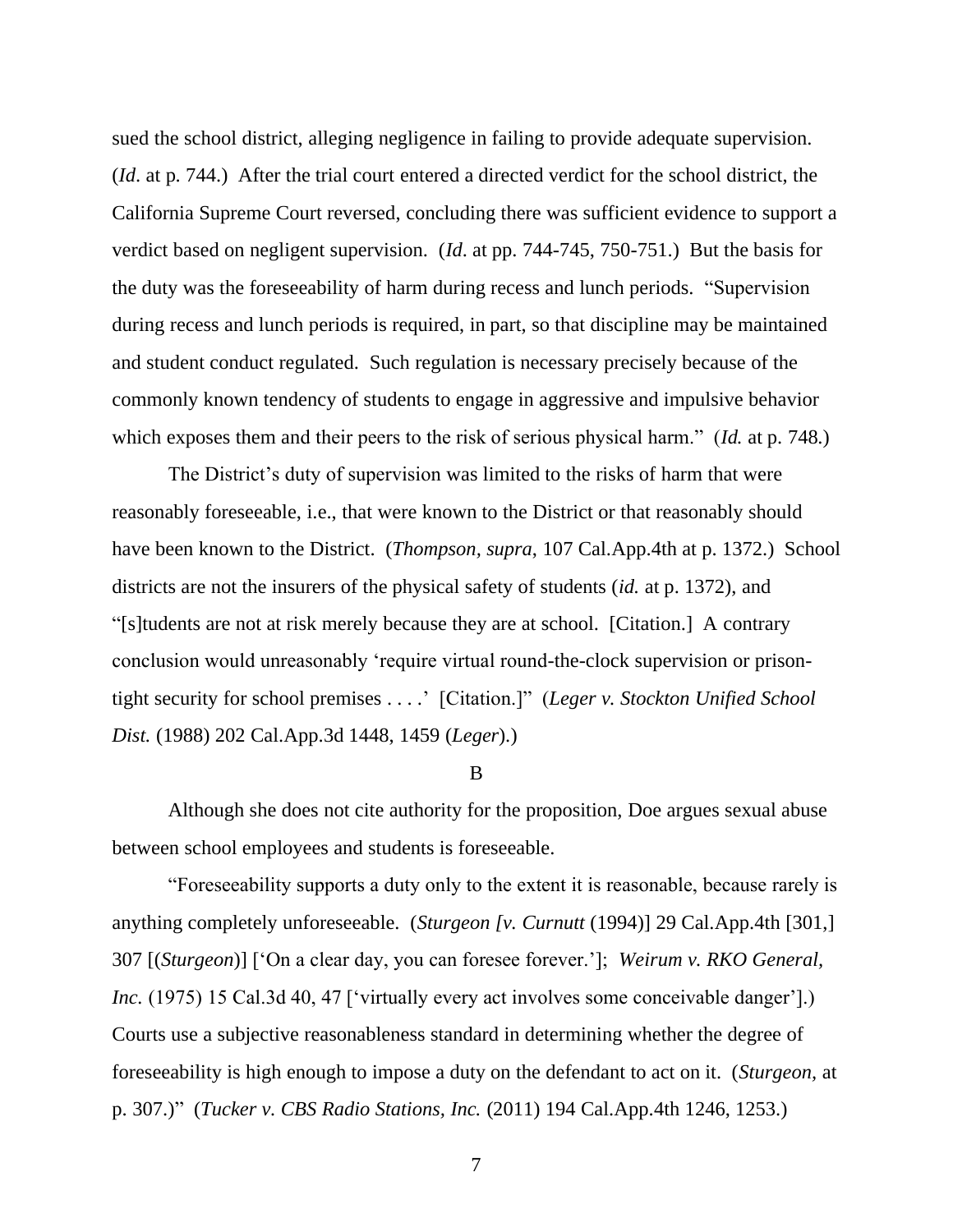The California Supreme Court has rejected the proposition that sexual misconduct is foreseeable any time a minor and an adult are alone together in a room. (*John R. v. Oakland Unified School Dist.* (1989) 48 Cal.3d 438, 450, fn. 9.) Here, the District did not know that Schafer would have sex with Doe, and it had no information that would support a conclusion that it should have known. On this record, the District did not have a duty to review alarm data and video recordings to constantly monitor all teachers, students, and campus visitors, nor did it have such a duty specifically with regard to Schafer and Doe. To impose such a duty on this record would be unreasonable. (*Leger, supra*, 202 Cal.App.3d at p. 1459.)

Because the facts of this case do not establish the duty required to succeed on a negligent supervision cause of action, Doe's contentions lack merit, and we need not address the claim of breach of duty.

### DISPOSITION

The judgment is affirmed. The parties shall bear their own costs on appeal. (Cal. Rules of Court, rule 8.278(a).)

> $\frac{|S|}{|S|}$ MAURO, Acting P. J.

We concur:

 $/S/$ DUARTE, J.

 /S/ HOCH, J.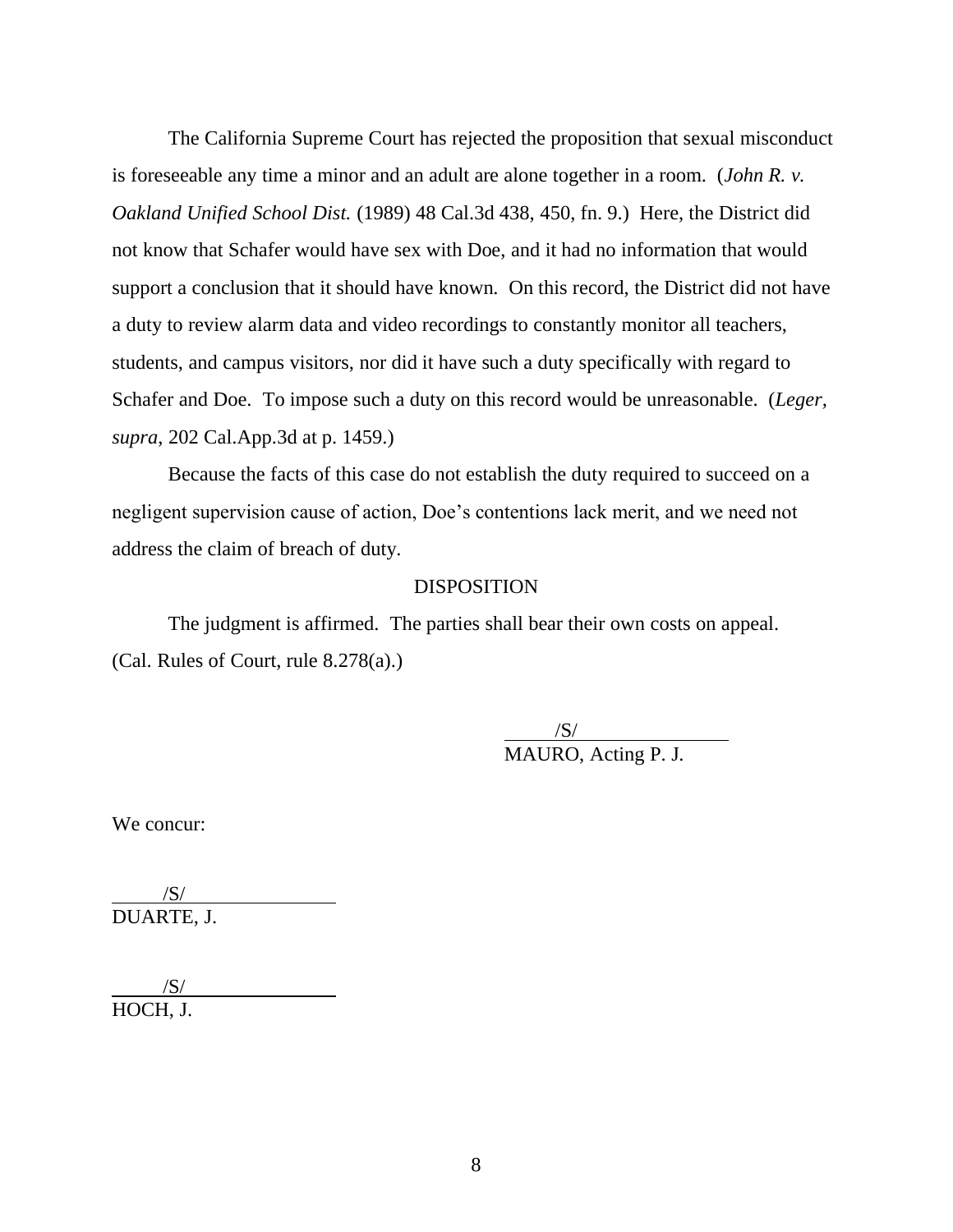## CERTIFIED FOR PUBLICATION

# IN THE COURT OF APPEAL OF THE STATE OF CALIFORNIA THIRD APPELLATE DISTRICT

(Shasta)

----

JANE DOE,

Plaintiff and Appellant,

v.

ANDERSON UNION HIGH SCHOOL DISTRICT et al.,

Defendants and Respondents.

C093099

(Super. Ct. No. 192696)

ORDER MODIFYING OPINION AND GRANTING REQUESTS FOR PUBLICATION

> [NO CHANGE IN JUDGMENT]

APPEAL from a judgment of the Superior Court of Shasta County, Stephen H. Baker, Judge. Affirmed.

Reiner, Slaughter, Mainzer & Frankel, Russell Reiner, and Rick Lundblade, Swanson Law Office and Mark D. Norcross for Plaintiff and Appellant.

Morgan & Kelley and John P. Kelley, for Defendants and Respondents.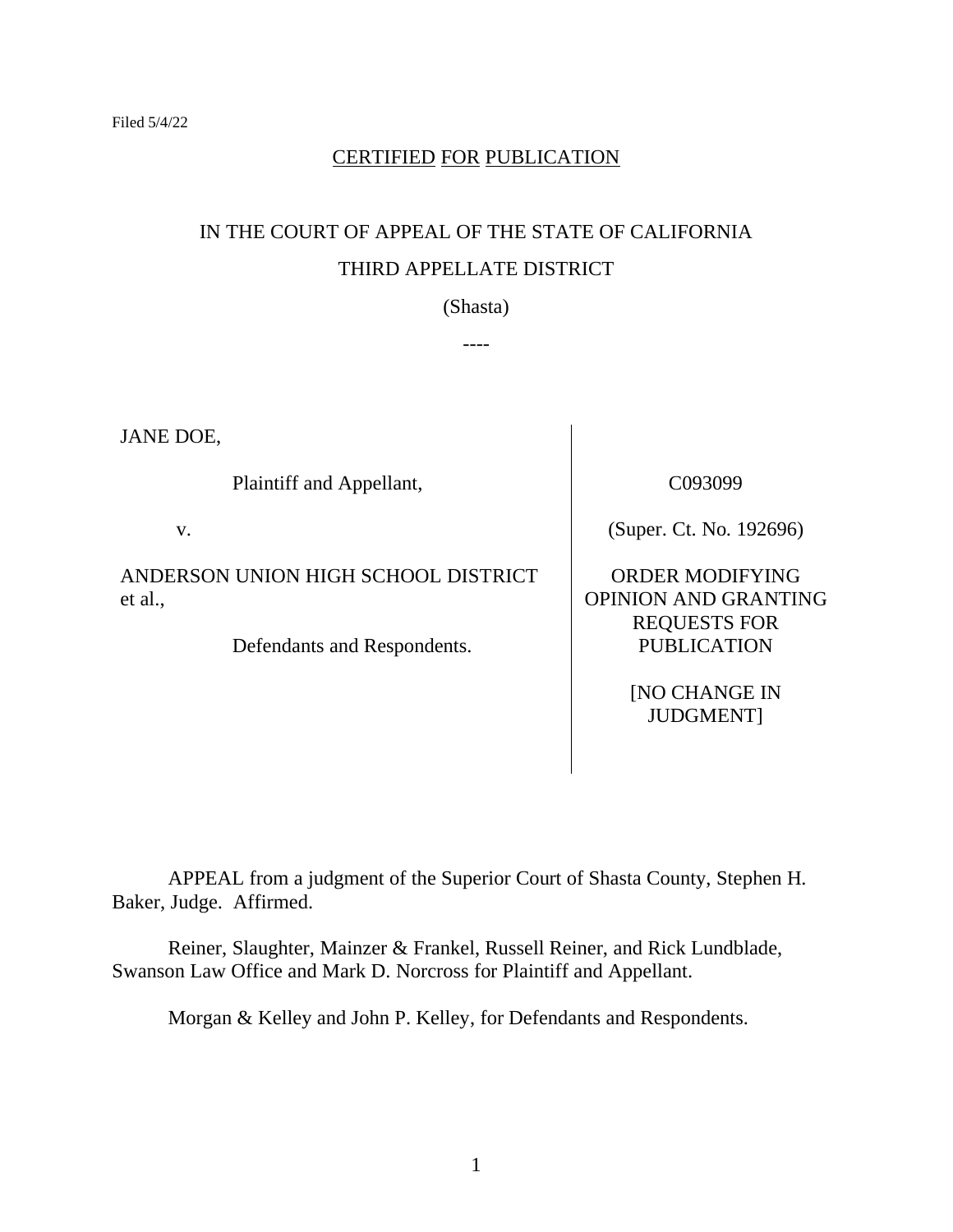## THE COURT:

It is ordered that the opinion filed in this case on April 13, 2022, be modified as follows:

On page 1, first full paragraph, last sentence, remove the word "that" so that the sentence now reads:

The trial court granted the District's motion for summary judgment and entered judgment in favor of the District, finding there was no evidence the District knew or should have known that Schafer posed a risk of harm to students.

On page 2, first full paragraph, remove the first sentence beginning with "We conclude" and replace with the following:

We conclude the District did not know Schafer would have sex with Doe, and it had no information to support a conclusion that it should have known.

On page 6, first full paragraph, eighth sentence, remove "As the court explained" and replace with "(*Id*. at pp. 877-878.) And ultimately," so that the new sentences now read:

(*Id*. at pp. 877-878.) And ultimately, "a district's liability must be based on *evidence* of negligent hiring, supervision or retention, not on assumptions or speculation. That an individual school employee has committed sexual misconduct with a student or students does not of itself establish, or raise any presumption, that the employing district should bear liability for the resulting injuries." (*Id*. at p. 878, original italics.)

On page 6, second full paragraph, remove the first sentence beginning with "The discussion" and the second sentence beginning with "Doe nevertheless" and replace with the following:

Doe nevertheless urges a distinction between a school district's duty in hiring as opposed to supervision.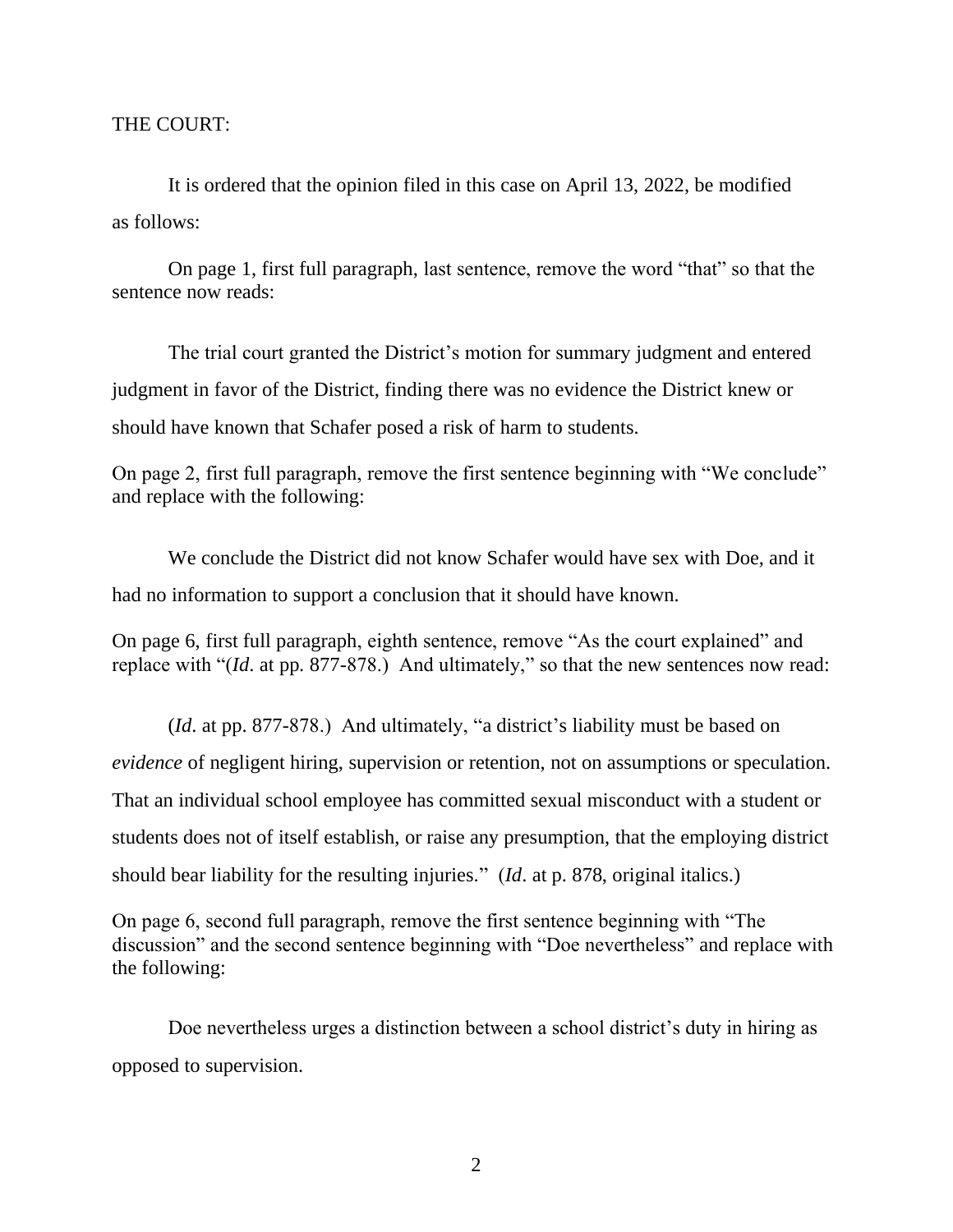On page 6, second full paragraph, remove the last sentence beginning with "(*Thompson v. Sacramento*" and replace with the following:

(*Virginia G. v. ABC Unified School Dist., supra*, 15 Cal.App.4th at p. 1855.) If the court concludes the injury was not reasonably foreseeable, there is no duty. (*Sturgeon v. Curnutt* (1994) 29 Cal.App.4th 301, 306 (*Sturgeon*).)

On page 7, remove the first full paragraph beginning with "The District's duty" and replace with the following:

The District's duty of supervision was limited to the risks of harm that were reasonably foreseeable, i.e., that were known to the District or that reasonably should have been known to the District. (*Virginia G. v. ABC Unified School Dist., supra*, 15 Cal.App.4th at p. 1855.) School districts are not the insurers of the physical safety of students (*Thompson v. Sacramento City Unified School Dist.* (2003) 107 Cal.App.4th 1352, 1371), and "[s]tudents are not at risk merely because they are at school. [Citation.] A contrary conclusion would unreasonably 'require virtual round-the-clock supervision or prison-tight security for school premises . . . .' [Citation.]" (*Leger v. Stockton Unified School Dist.* (1988) 202 Cal.App.3d 1448, 1459 (*Leger*).)

On page 7, Discussion part B, remove the second full paragraph beginning with " 'Foreseeability supports" and replace with the following:

"Foreseeability supports a duty only to the extent it is reasonable, because rarely is anything completely unforeseeable. (*Sturgeon, supra*, 29 Cal.App.4th at p. 307 ['On a clear day, you can foresee forever.']; *Weirum v. RKO General, Inc.* (1975) 15 Cal.3d 40, 47 ['virtually every act involves some conceivable danger'].) Courts use a subjective reasonableness standard in determining whether the degree of foreseeability is high enough to impose a duty on the defendant to act on it. (*Sturgeon, supra*, at p. 307.)" (*Tucker v. CBS Radio Stations, Inc.* (2011) 194 Cal.App.4th 1246, 1253.)